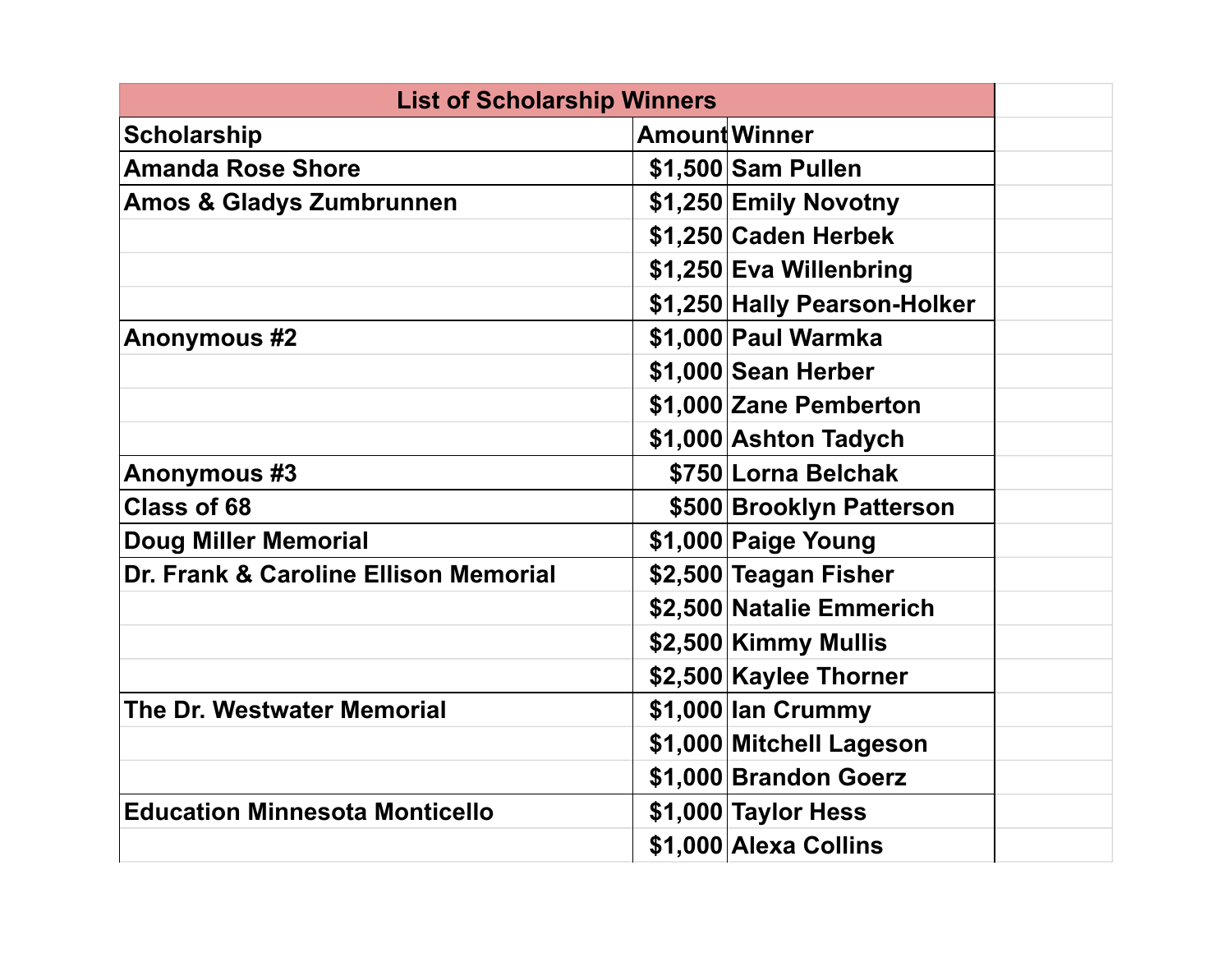| <b>List of Scholarship Winners</b>                |                                 |  |
|---------------------------------------------------|---------------------------------|--|
| <b>Scholarship</b>                                | <b>Amount Winner</b>            |  |
|                                                   | \$1,000 Hailey Schmitz          |  |
| <b>Friends of Monticello Library</b>              | \$500 Anika Moll                |  |
| <b>Gary L. Pringle Memorial</b>                   | \$1,000 Olivia Rhoden           |  |
| <b>Hispanic Heritage Scholarship</b>              | \$1,000 Denise Huerta Tapia     |  |
| Jeremy J. Teicher Memorial                        | \$1,000 Jackson LaPage          |  |
| <b>Johnson Courtesy &amp; Respect Scholarship</b> | \$1,000 Zukaina Al-Mohammed     |  |
| <b>Keller Educational Award</b>                   | \$1,000 Tessa Luebke            |  |
| <b>Kenneth "Grumpy" Moen Scholarship</b>          | \$500 Cody Russell              |  |
| <b>Little Mountain Summit</b>                     | \$20,000 Rose Curtis            |  |
|                                                   | \$20,000 Nathaniel Thovson      |  |
| <b>Luke Lemke Scholarship</b>                     | \$1,000 Alex Nelson             |  |
| <b>Magic Star Scholarship</b>                     | \$1,500 Alexa Mack              |  |
| <b>Mike Lynch Memorial</b>                        | \$1,250 Evelyn Sanchez          |  |
| <b>Mississippi Summit Scholarship</b>             | \$5,000 Taylor Gearey           |  |
|                                                   | \$5,000 Thalia Mendoza-Brunotte |  |
|                                                   | \$5,000 Chloe Le                |  |
|                                                   | \$5,000 Lucy Schaefer           |  |
|                                                   | \$5,000 Madison Schwartz        |  |
| <b>Monticello Activities Dept.</b>                | \$1,000 Halle Dahlheimer        |  |
|                                                   | \$1,000 Nelson Anderson         |  |
|                                                   | \$1,000 Kaitlyn Lindberg        |  |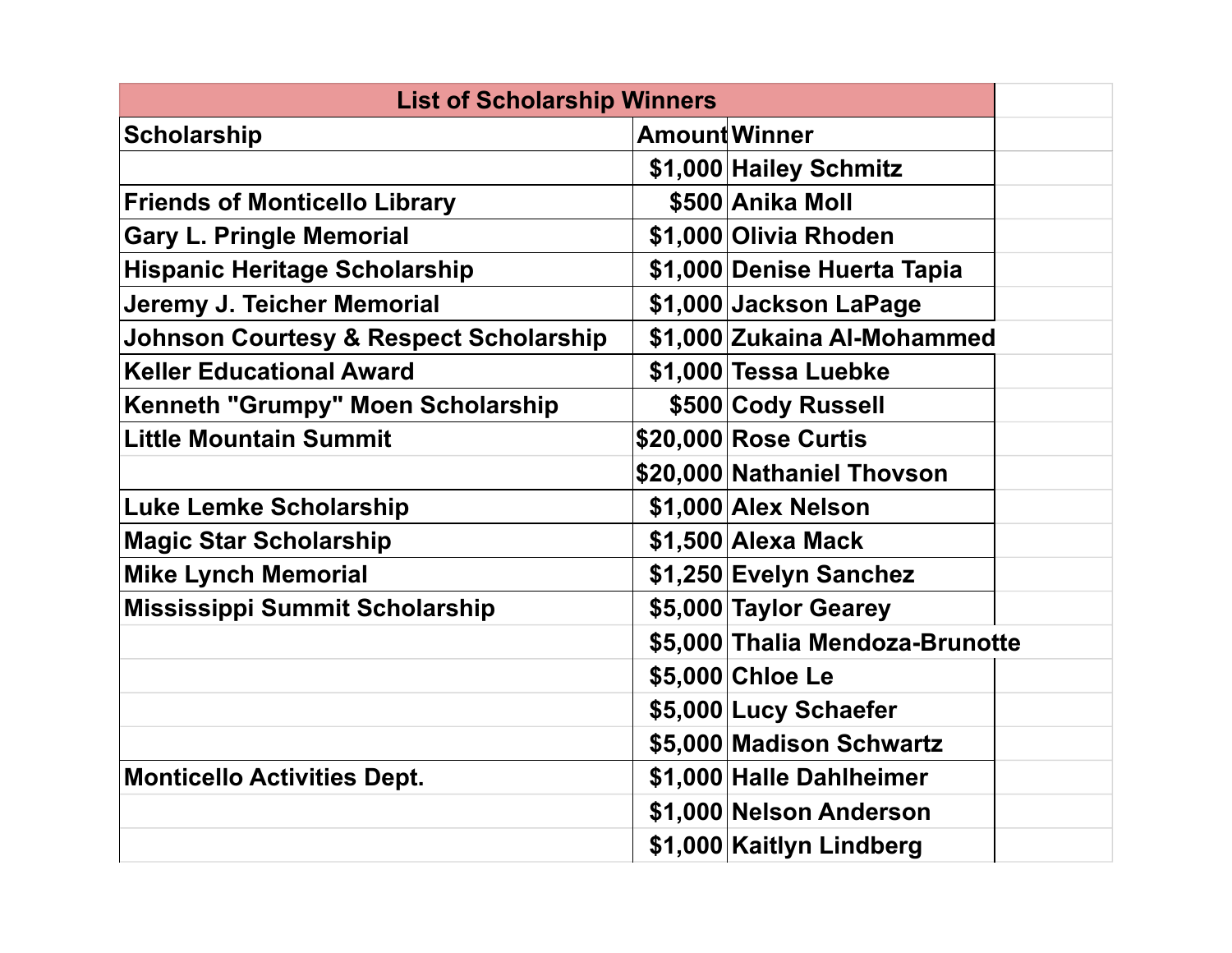| <b>List of Scholarship Winners</b>             |                           |  |
|------------------------------------------------|---------------------------|--|
| <b>Scholarship</b>                             | <b>Amount Winner</b>      |  |
|                                                | \$1,000 Andrew Frickel    |  |
| <b>Monticello Alumni Class of '77-79</b>       | \$1,500 Tyler Rousslang   |  |
|                                                | \$1,500 Emily Lovegren    |  |
| <b>Monticello American Legion Post 260</b>     | \$1,000 Mary Cruser       |  |
|                                                | \$1,000 Ashley Garcia     |  |
|                                                | \$1,000 Logan Vedders     |  |
|                                                | \$1,000 Quinn Smida       |  |
| <b>Monticello Boys Basketball Booster Club</b> | \$1,000 Wyatt Sawatzke    |  |
| <b>Monticello Boys Lacrosse</b>                | \$750 Titus Peters        |  |
| <b>Monticello Center Court Club</b>            | \$1,000 Sam Engel         |  |
|                                                | \$1,000 Lexie Anderson    |  |
| <b>Monticello Chamber of Commerce</b>          | \$1,000 Emma Bruder       |  |
|                                                | \$1,000 Chloe Beaudry     |  |
| <b>Monticello Football Booster</b>             | \$1,000 Anthony Staryszak |  |
|                                                | \$1,000 Joesph Schluender |  |
| <b>Monticello Jaycees</b>                      | \$1,000 Josie Braun       |  |
| <b>Monticello Lions Club</b>                   | \$1,500 Brooklynn Jones   |  |
|                                                | \$1,500 Caitlyn Wells     |  |
|                                                | \$1,500 Wyatt Kadelbach   |  |
|                                                | \$1,500 Michael Biller    |  |
|                                                | \$1,500 Isabella Jones    |  |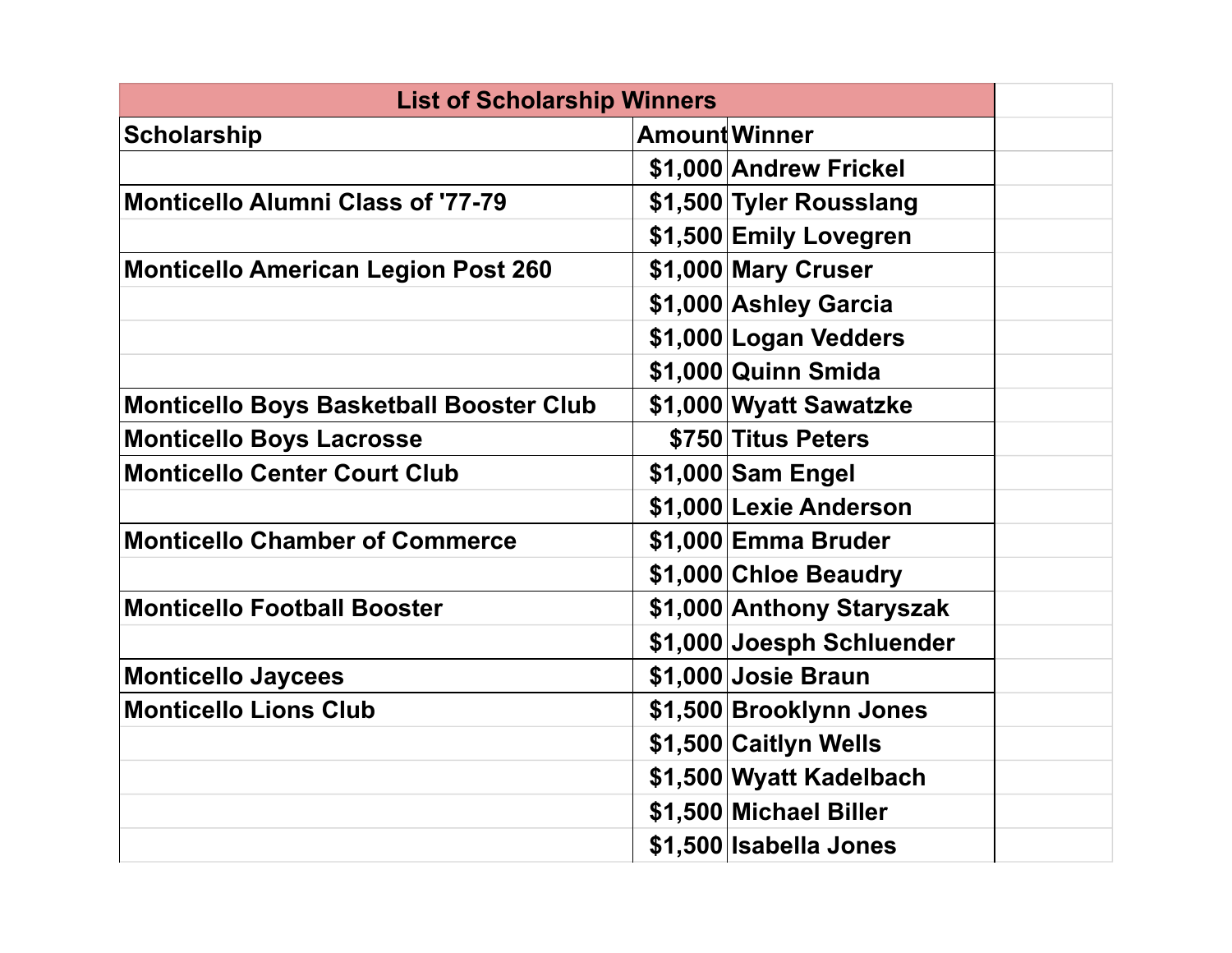| <b>List of Scholarship Winners</b>          |                           |  |
|---------------------------------------------|---------------------------|--|
| <b>Scholarship</b>                          | <b>Amount Winner</b>      |  |
|                                             | \$1,500 Quinn McCalla     |  |
|                                             | \$1,500 Alex Fearing      |  |
|                                             | \$1,500 Alex Westveer     |  |
|                                             | \$1,500 Chloe Hinz        |  |
|                                             | \$1,500 Liz Wold          |  |
| <b>Monticello Nuclear Plant Social Club</b> | \$1,000 Daniel Homsombath |  |
| <b>Monticello Public Schools Retirees</b>   | \$750 Abigail Gleason     |  |
|                                             | \$750 Savannah Sibley     |  |
|                                             | \$750 Avery Foss          |  |
|                                             | \$750 Haidyn Hinz         |  |
| <b>Monticello Rotary Club</b>               | \$1,000 Sanders Hanson    |  |
|                                             | \$1,000 Anna Tamm         |  |
|                                             | \$1,000 Manny Rosette     |  |
| <b>Monticello Senior Center</b>             | \$1,000 Levi Vanderlinden |  |
| <b>Monticello Women of Today</b>            | \$750 Aubree Lagnese      |  |
| <b>Moon Motor Sports</b>                    | \$1,000 Spencer Shane     |  |
| <b>Otterson Family Scholarship</b>          | \$1,000 Kennedy Biegler   |  |
| <b>Pete &amp; Karen Stupar Scholarshp</b>   | \$1,000 Caleb Downs       |  |
| <b>Phillip Lavallee Scholarship</b>         | \$1,000 Cade Hansen       |  |
| S.D. Johnson                                | \$1,000 Marissa Sutton    |  |
| <b>Shari Cyr-Lavine Music Scholarship</b>   | \$1,000 Jaylyn Dyer       |  |